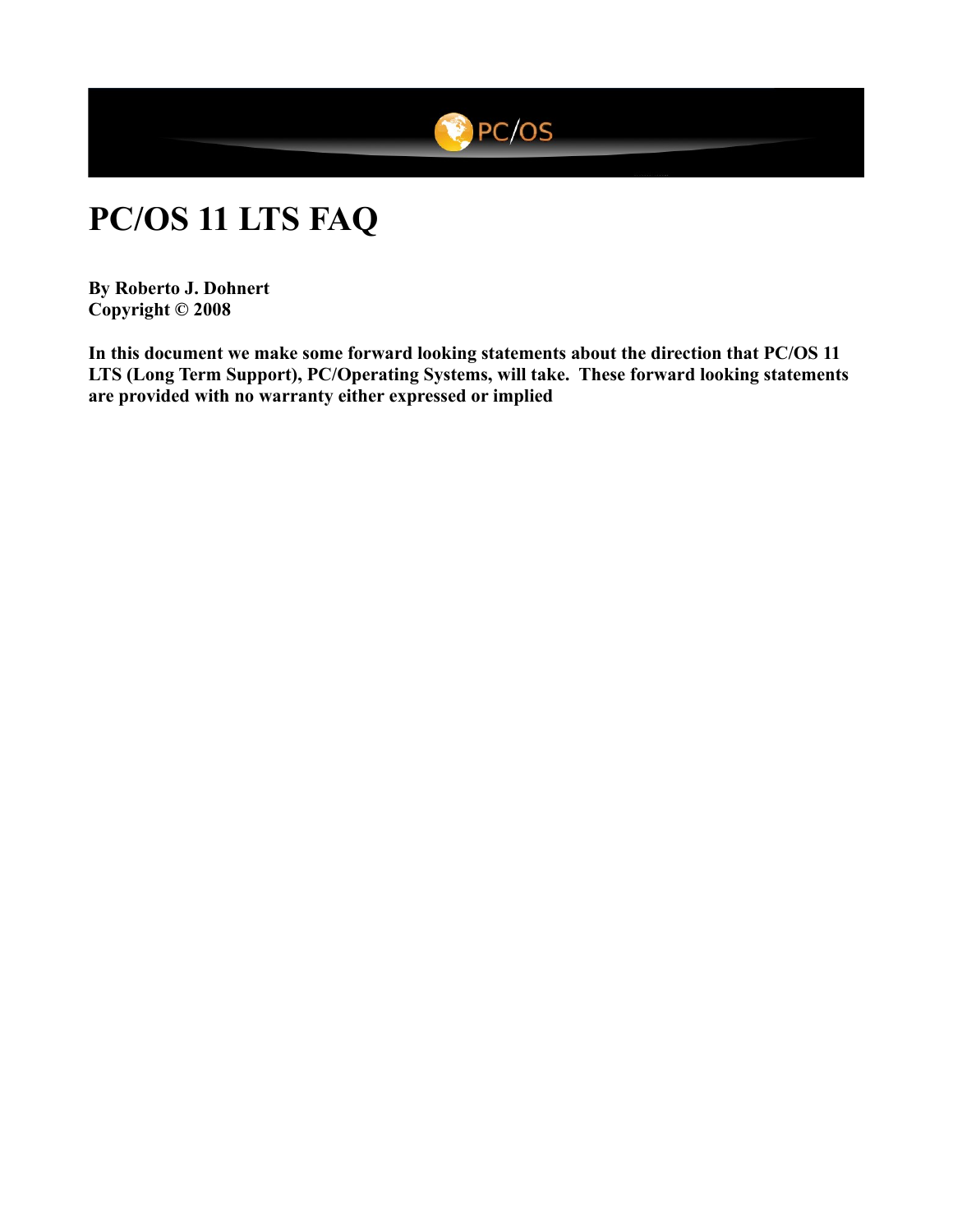# Table of Contents

- 1.....Kernel level changes
- 2.....User Interface Changes
- 3.....Releases
- 4.....System Delivery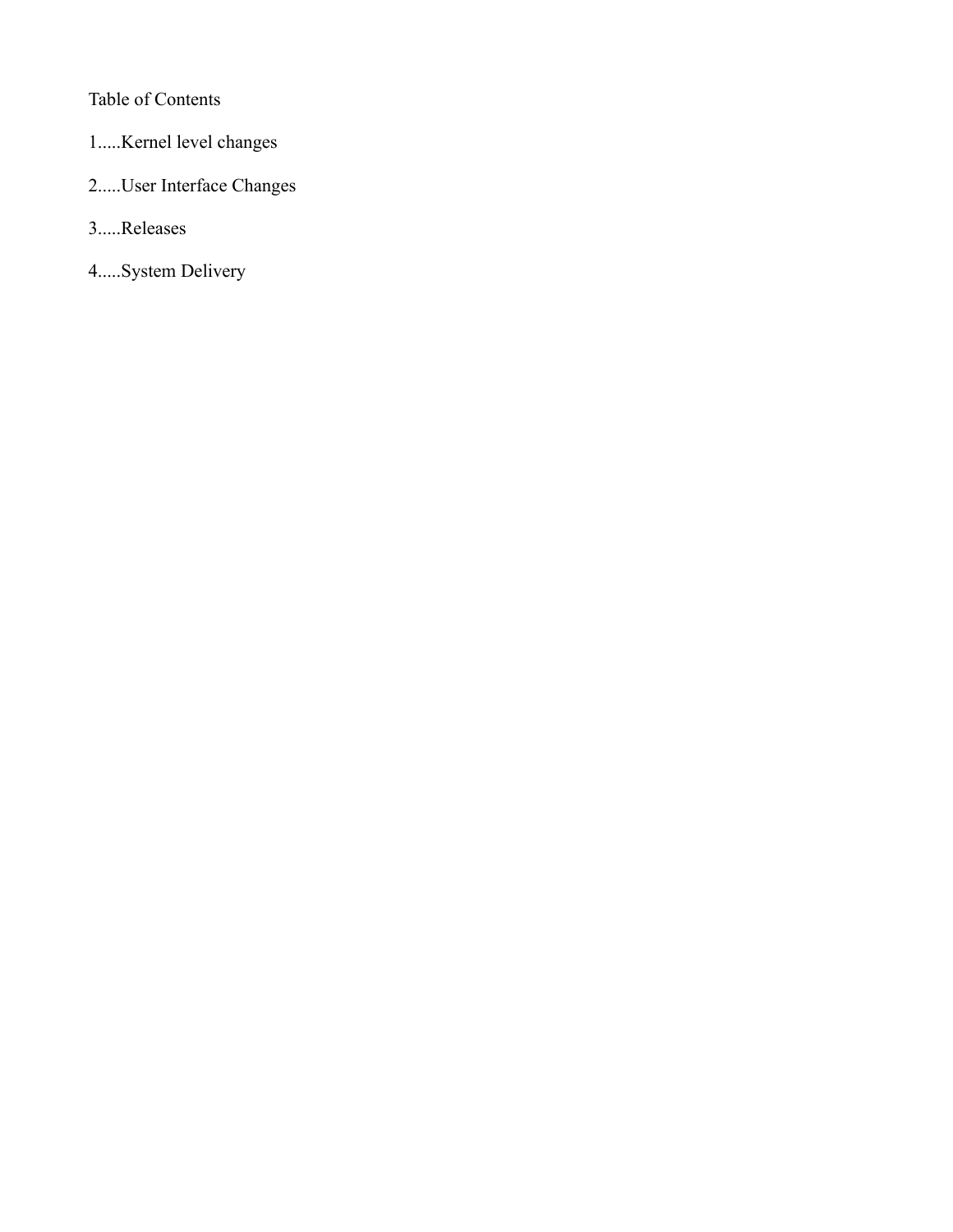## 1. Kernel Level Changes

The kernel and delivery will change in quite a few ways. With the kernel we will be upgrading to kernel revision 2.6.33. With Kernel 2.6.33 we will see better hardware support, better stability. This kernel will be common among all the releases. We will include the backports module to better support legacy hardware that users may utilize. Following is a breakdown of kernel enhancements planned for each individual release.

With PC/OS OpenWorkstation 11 we will also use the non-free firmware modules for systems that may have proprietary hardware included. We will also be shipping the proprietary Broadcom drivers as well as the proprietary NVIDIA drivers so that customers can utilize these drivers out of box rather than having to continuously download these drivers. Another issue users of PC/OS 32 bit software have is that they commonly deploy PC/OS 32 on 64 bit machines. So that those users can utilize all of their RAM ,usually over 4 gb, we will be including the PAE enabled kernel. PAE stands for Physical Address Extension. This kernel will not be the default enabled kernel although users can set it as the primary using Startup Manager.

The PC/OS Webstation release is targeted toward netbooks, older hardware and appliances. For the Webstation release we will be including hardware drivers that are common for those types of devices. The backports module will be installed by default as will the Broadcom drivers. With this release we will not ship the PAE enabled kernel nor will we be shipping the NVIDIA drivers. Most Netbooks and older hardware do not ship with NVIDIA graphics chips and or dont support the latest NVIDIA drivers, nor do they ship with 4 gb of RAM.

PC/OS OpenServer System 9 will ship with the PAE kernel as well as the Realtime 2.6.33 kernel. This will enable PC/OS OpenServer System to be able to be utilized in workloads that were uncommon a mere 2 years ago. With PC/OS OpenServer we will be shipping with configurations common with the way most Servers are deployed. We will also be shipping PC/OS OpenServer System with networking protocols for legacy networking Operating Systems.

PC/OS Open64 Workstation will receive few kernel modifications as the default kernel configuration is acceptable for that class of hardware. Since it is a desktop oriented OS, we will be including the hardware drivers for NVIDIA chipsets and Broadcom drivers. We will also have kernel level support for certain distributed filesystems.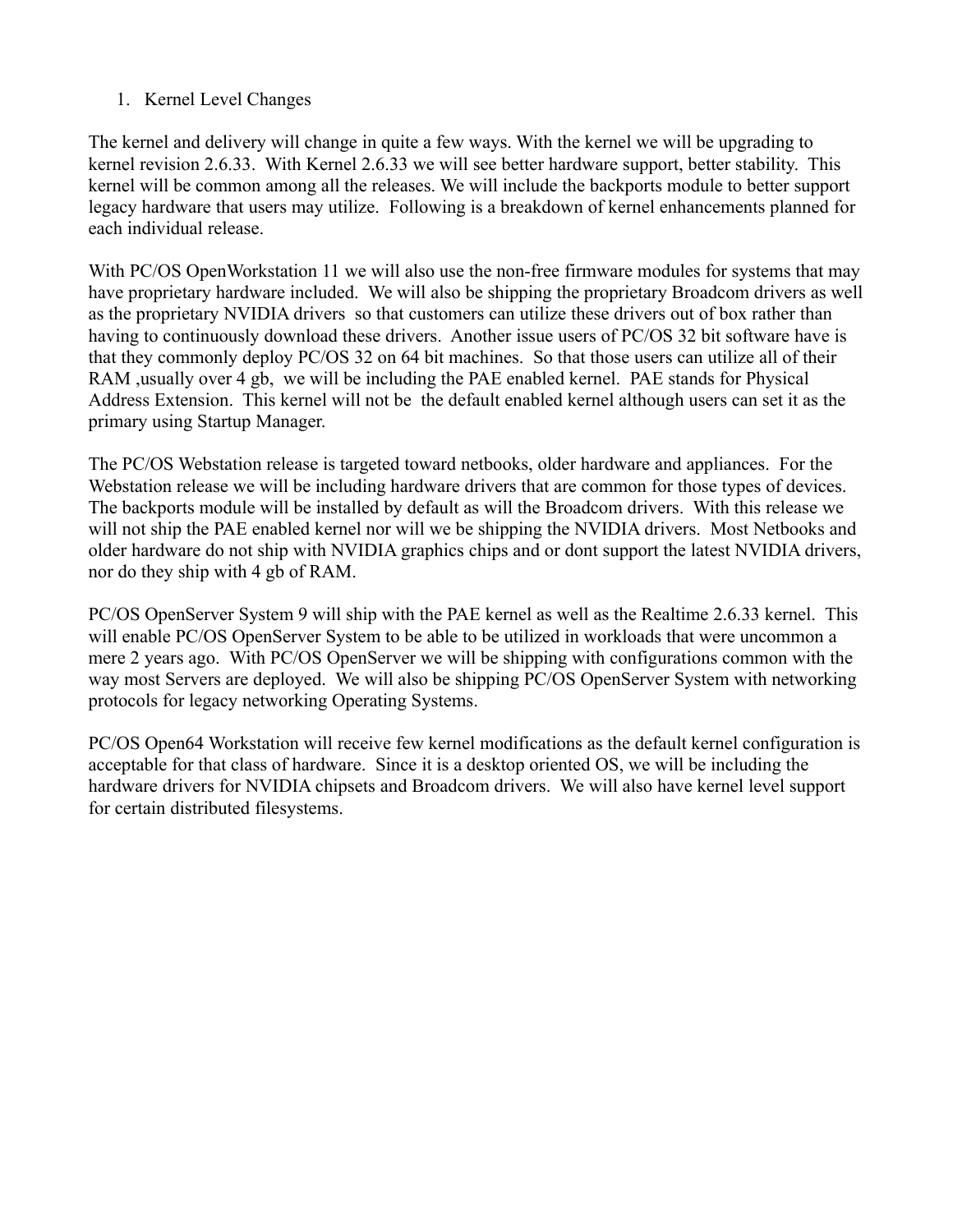2. User Interface Changes

The User Interface commonly referred to as the UI, or GUI is one thing we have been working on since the inception of PC/OS. We have designed the UI for PC/OS to be appealing and with very few transitional effects.

With the UI we will be utilizing the panel and applet layouts that we introduced in PC/OS 10.1. We will follow the Ubuntu team with window themes that they are introducing in 10.04, Lucid Lynx. With PC/OS we will have three themes. PC/OS daylight, PC/OS dusk and PC/OS Midnight.



PC/OS Daylight is a lighter theme. Utilizing light window borders as well as light GUI elements.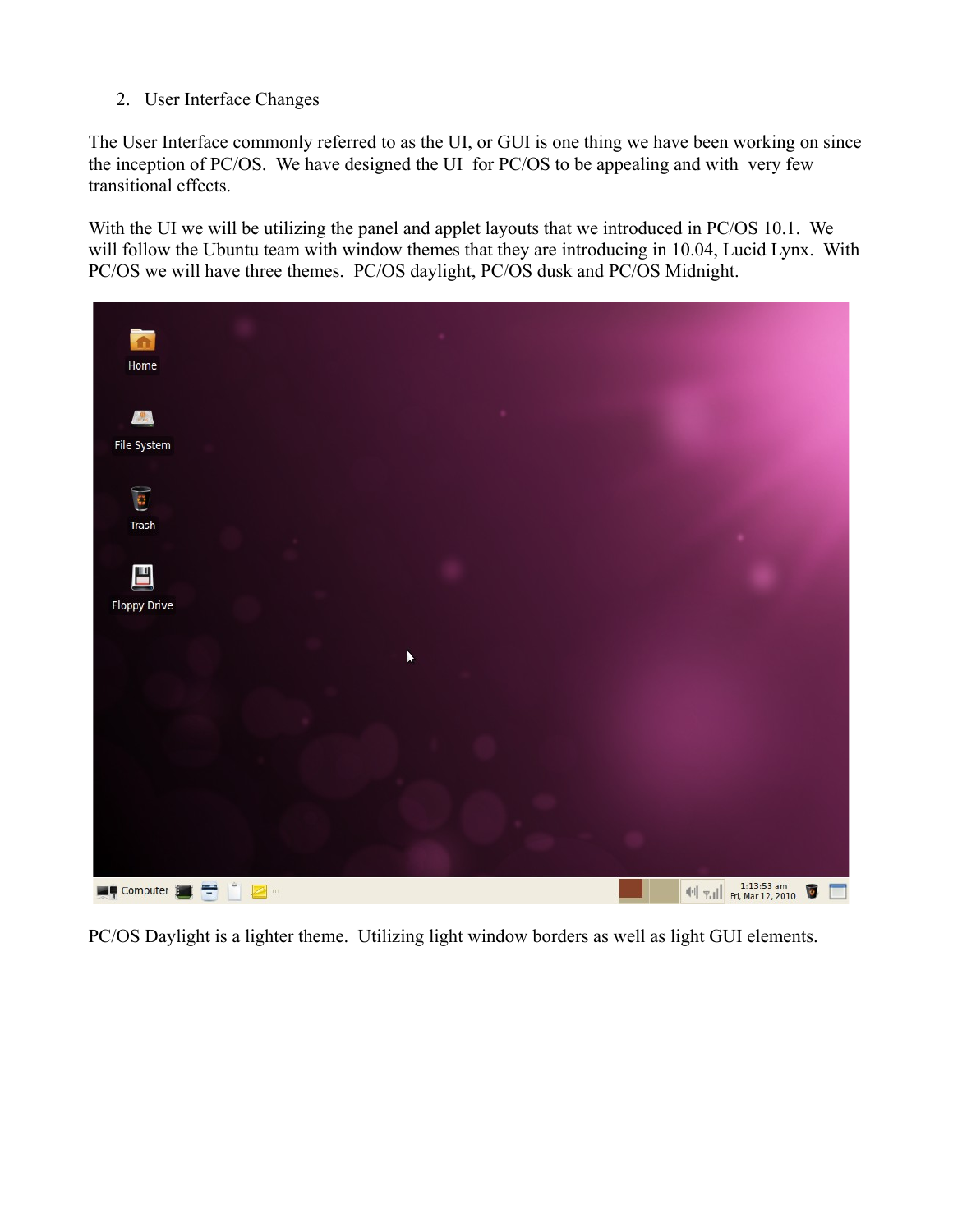

PC/OS Midnight will be our dark theme with very little whites involved. Users who need to utilize their screens with no glare and who need to utilize the OS at night with little or no detection or blinding effect such as Police/Law Enforcement and Military personnel.



The new controls are as follows and positioned to the left. The first button is Maximize, users can have a certain window take up the whole screen. The second button is the minimize button. Which will minimize the window to the task list. The third is close, which explains itself.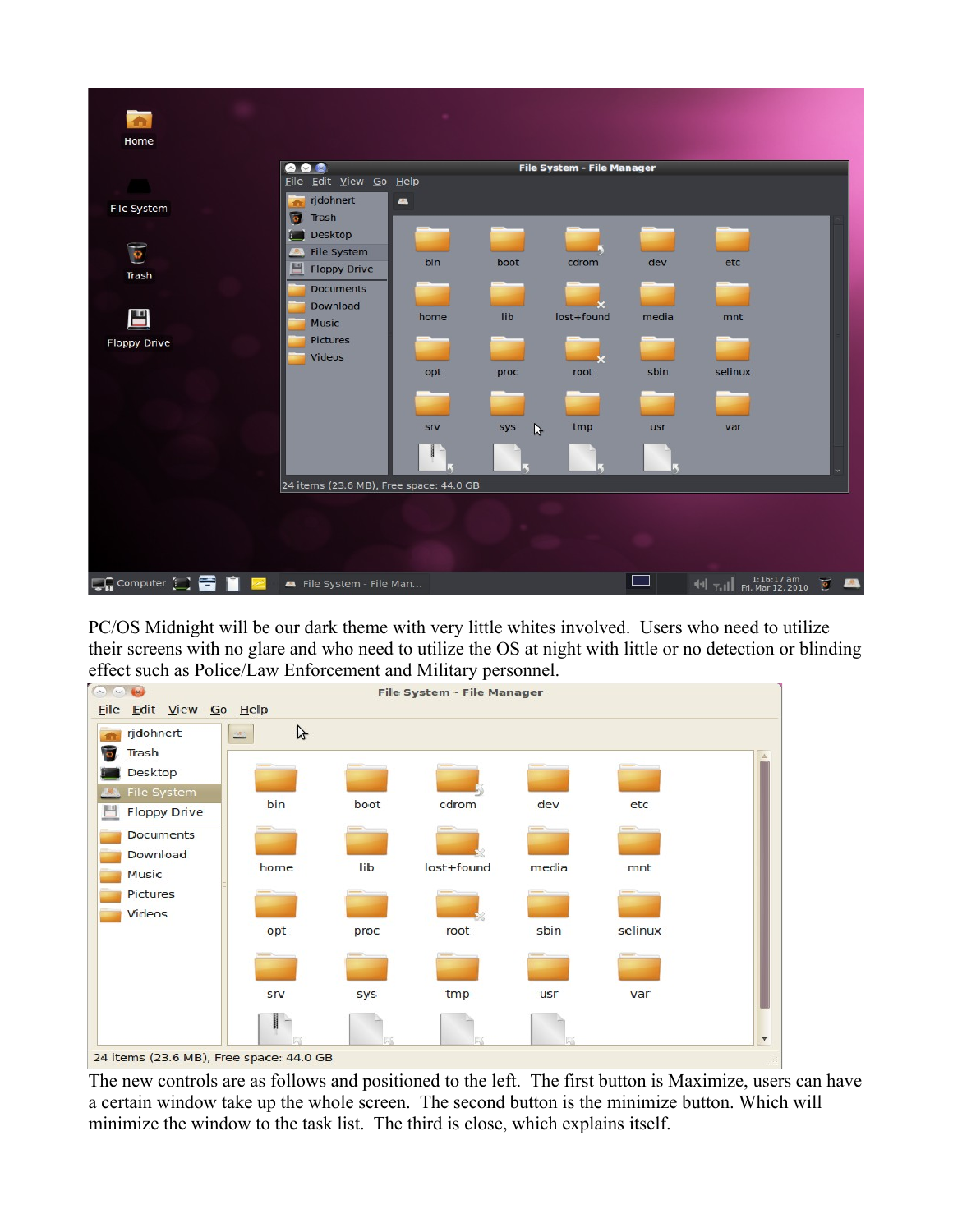The third and final theme is PC/OS is PC/OS Dusk. It contains elements found in both the darker PC/OS Midnight and the lighter PC/OS Daylight



This one is attractive and is actually one of my favorites. Its got the light window contents and has the darker window border and has a very attractive purple tint amongst the controls. All three are works in progress and will be finalized by the release. The color of the close button in the darker themes is blue. This is so the controls blend into the desktop.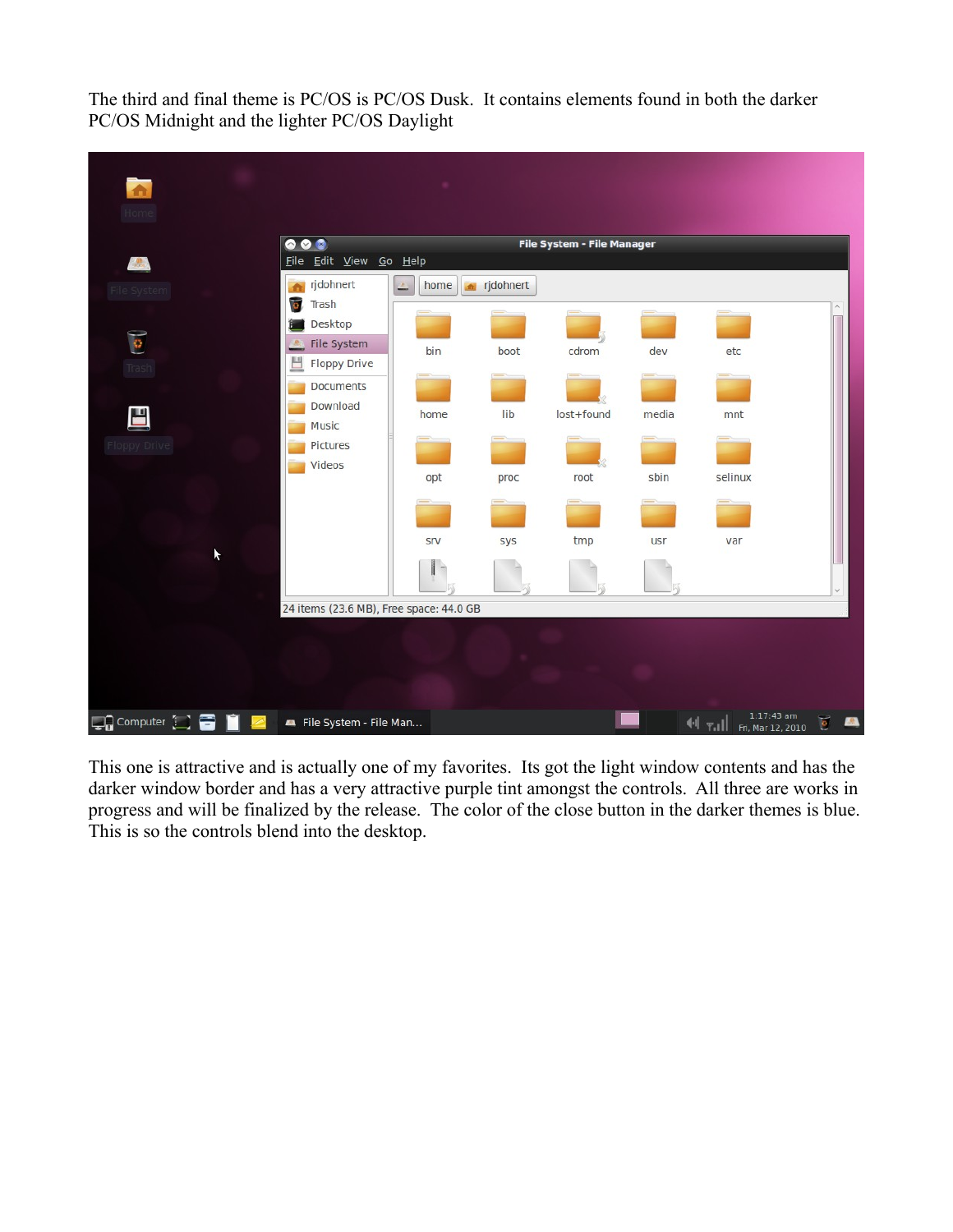### 3. Releases

With PC/OS 11 we will be modifying the releases a bit. Here are how the new releases will pan out.

PC/OS OpenCore 2.0 will not be released

PC/OS OpenServer System will ship as OpenCore used to. PC/OS OpenServer System 9 will ship as an extremely cut down release. It will roughly be 300 mb in size and will only ship in text mode with UI mode optional. It will ship with a minimal networking stack and not ANY server applications installed. PC/OS Server Kit 11 will ship with OpenServer System on a separate media as an offline repository. This method of delivery will allow users to modify and install only the server components that they need and deem necessary. Users will in effect have full control of their own servers. Shipping OpenServer System like this will also cut down on the available attack surface. Users who wish to deploy OpenServer System as a directory controller or file and print server do not have to worry about patching the web server if a flaw is discovered in that application if its not installed. This cuts out downtime and maintenance time.

PC/OS OpenWorkstation 11 will ship as our primary desktop oriented operating system. This will include everything the user needs to get up and running quickly. Full office suite, multimedia codecs and application runtimes installed by default. The developer framework has been removed and the developer framework will ship as an offline repository known as PC/OS Developer Kit 11. Multimedia authoring and content creation have also been removed from the main desktop and will ship as an offline repository known as PC/OS Multimedia Kit 11. This has proven to be popular with the last two releases where we have utilized this delivery method. PC/OS OpenWorkstation 11 will encompass both the XFCE desktop environment as well as the GNOME desktop environment.

PC/OS WebStation will ship as our secondary desktop oriented operating system. PC/OS WebStation utilizes Web 2.0 applications where it makes sense. Instead of using tools such as Mozilla Thunderbird or OpenOffice.org it uses the web based Gmail/Microsoft Live/AOL e-mail service as well as the web based Google Docs as its primary productivity suite. It also delivers popular social networking sites such as Twitter and Facebook to its users. Video and audio playback are used with local and non-web based applications. Instant Messaging is also used locally. It comes bundled with an offline repository known as PC/OS Office-Kit 11. This kit has Mozilla Thunderbird, Abiword ( a word processor) and Gnumeric (Spreadsheet application).

Finally we will be shipping PC/OS Open64 Workstation 11. This release is a milestone for users of PC/OS 64 bit software. This will be the first LTS release for users of PC/OS 64 bit software. This will ship with PC/OS Developer Kit 11 64 as well as PC/OS Multimedia Kit 11 64. The applications included will encompass everything that the 32 bit release of PC/OS uses.

PC/OS PowerStation 11. This release is a retail only release. It will not be downloadable or acquired by any other means.